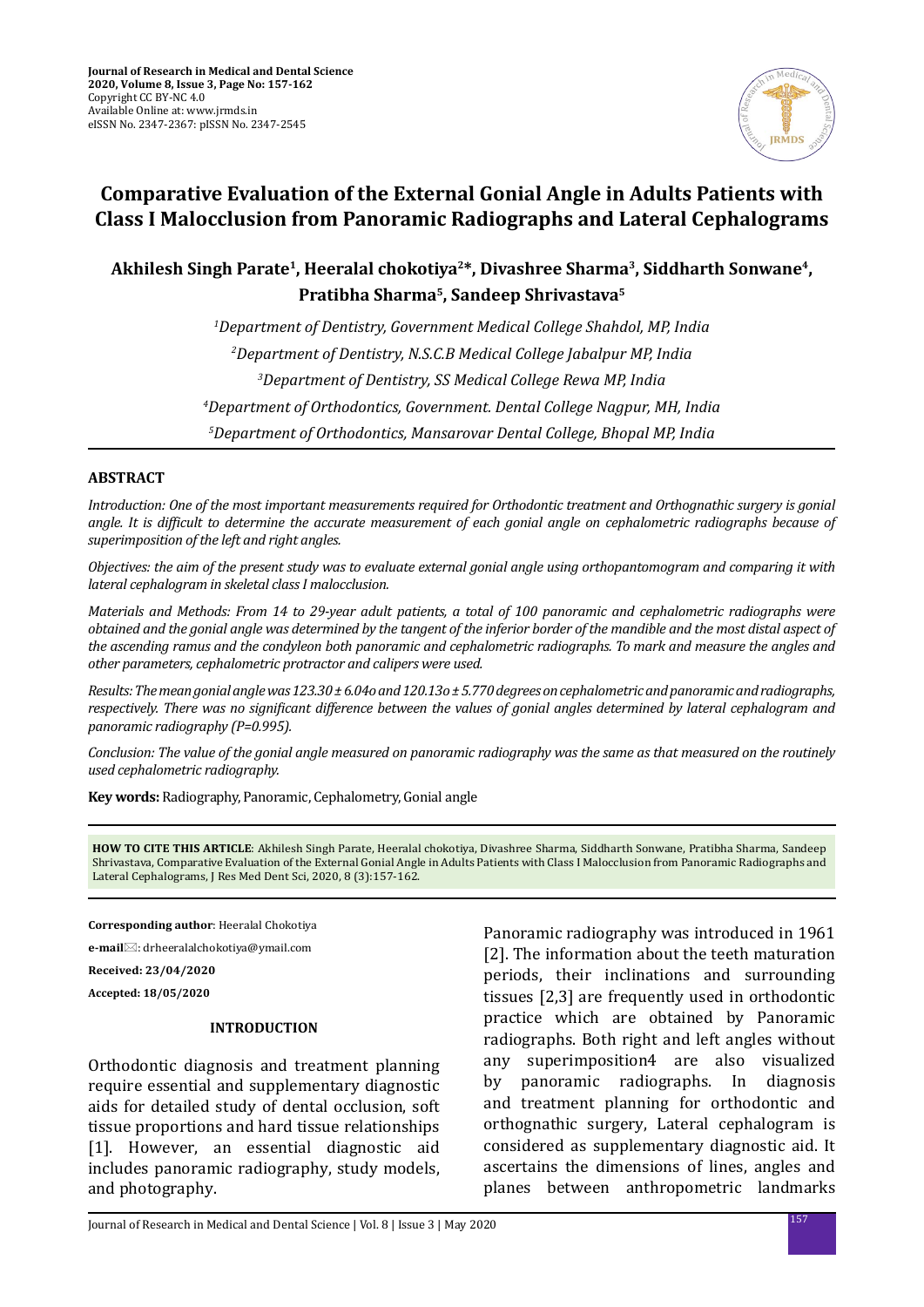established by physical anthropologists and point by including measurements, description and appraisal of the morphologic configuration and growth changes in the skull. Because of superimposition of left and right angles [4] determination of gonial angle is difficult.

With the same degree of accuracy as from lateral cephalogram [5] the size of gonial angle can be determined from the panoramic radiograph also, as reported by various studies. The gonial angle on lateral cephalograms is important in forecasting growth [6-9] which represents mandibular morphology with respect to the mandibular ramus and mandibular body. For diagnosing panoptic jaw lesions and changes in anatomical landmarks, such as the condition of the mandibular ramus width and angle, width of cortical bone in the inferior border of the mandible, and the development of calcification in the oral cavity or cervical region [10] Panoramic radiographs are used.

No previous report described how to produce accurate, detailed images of the gonial angle [11- 19], though various studies evaluated the gonial angle on panoramic radiographs. A detailed method for drawing the inferior border of the mandible in which only one line is made on the inferior border of the mandible, so that there is no change in the condition of the gonial angle is essential. Additionally, if the gonial angle on panoramic radiographs is anatomically similar to the gonial angle on lateral cephalograms or has a characteristic structure, panoramic radiographs may prove to be more useful and could become a high-value-added dental examination. Thus, using a novel method, we examined the utility of measuring the gonial angle on panoramic radiographs and the correlation between the gonial angle on panoramic radiographs and lateral cephalograms. The aims of the present study were to evaluate external gonial angle using orthopantomogram and comparing it with lateral cephalogram in skeletal class I malocclusion and to evaluate the difference in sex dimorphism.

### **MATERIALS AND METHOD**

This cross-sectional study was conducted at Department of Orthodontics in Mansarovar Dental College and Hospital Bhopal (MP) India, the preoperative Orthodontic record of 100 cephalograms and orthopantomogram obtained from patients visiting in college, and department of orthodontics for treatment. A total of 50 male and 50 female patients were included in the study with age ranging from 14 to 29 years. This age range are selected because no teeth missing (other than third molar) and who had not received orthodontic treatment. They were selected based on the following inclusion criteria:

(1) Skeletal class I malocclusion.

 (2) All the lateral cephalometric radiographs and orthopantographs were taken with same apparatus with standard exposure conditions and in the Natural Head Position (NHP).

(3) The radiographs are high quality and sharpness.

(4) Fully erupted permanent incisors and first molars.

The subjects with previous history of trauma or craniofacial malformation affecting the facial symmetry, pathological jaw lesion and Orthodontic treatment were not included in the study. Before the commencement of the study, all participants were informed about the study and written consents were obtained from them and Ethical approval was obtained from the hospital research committee for the study.

The radiographs were taken with XTROPAN 2000 Panoramic system in natural head position. The film distance to the X-Ray tube was fixed at 152 cm. The distance from the film to the mid sagittal plane of the patient head was also fixed at 15 cm. Films were exposed at 80KV, 10mAs and a filter of 2.5mm aluminum equivalent was used.

The selected radiographs have been traced onto a sheet of cellulose acetate by using a 2H pencil (Figure 1). The Cephalometric landmarks were located, identified and marked as per Steiner's analyses (Figure 2). The measured angle was widely accepted as a skeletal analysis's parameter, hence in our study we have taken SNA, SNB, ANB; angles or parameter to prove skeletal class I malocclusion. The lines and angles were drawn and measured using a cephalometric protractor and calipers. In the lateral cephalograms, the gonial angle was measured at the point of intersection of the plane tangential to the lower border of the mandible and that tangential to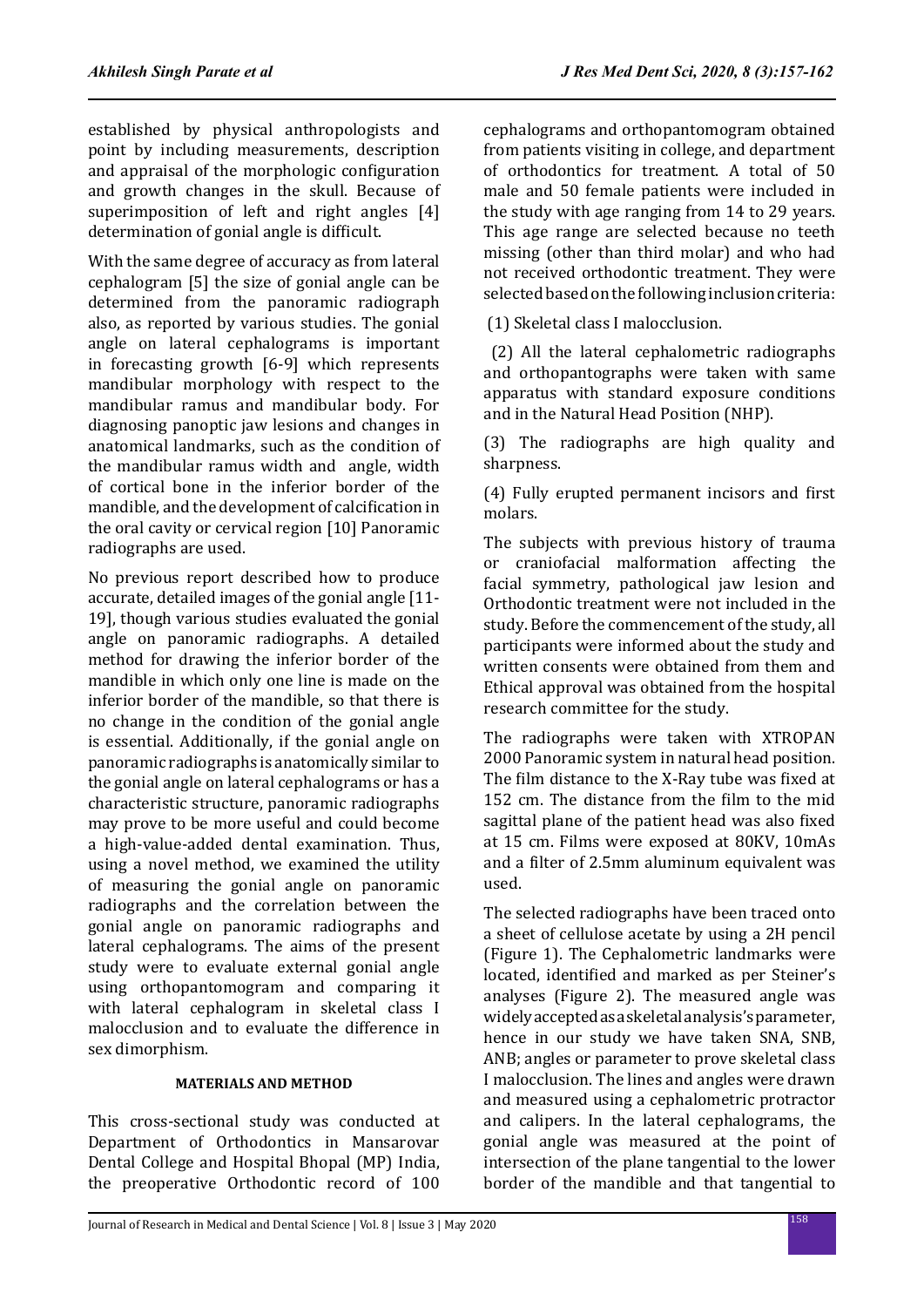the distal border of the ascending ramus and the condyle (Figure 2). Mandibular plane was drawn on basis of tweeds analysis. In the panoramic radiographs, the gonial angle was measured by drawing a line tangent to the lower border of the mandible and another line tangent to the distal border of the ascending ramus and the condyle on both sides (Figure 3). After 15 days, both the lateral cephalogram and orthopantomograms were traced and angles were measured. The

obtained values were compared with previous values and mean values were taken for analysis.

#### **Statistical analysis**

The recorded values were analyzed using SPSS software version 16.0, one-way ANOVA test was applied. The mean gonial angle on lateral cephalogram and on OPG (right and left sides) with standard deviations according to gender<br>was calculated. Pearson product-moment calculated. Pearson product-moment



**Figure 1: Armamentarium.**



**Figure 2 External gonial angle in the lateral cephalogram.**



**Figure 3: External gonial angle right and left in orthopantomogram.**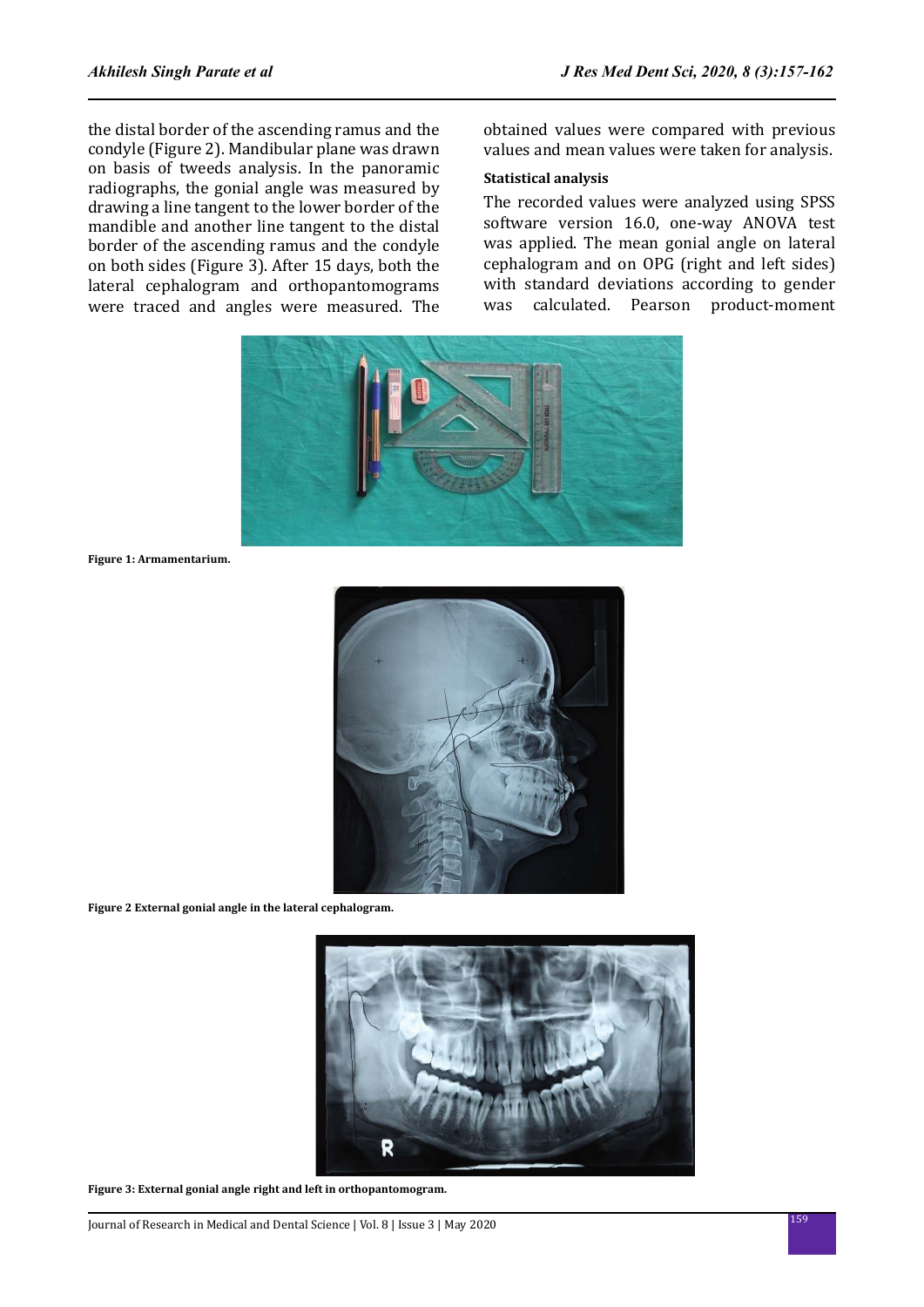| Sex                  | Min | Max   | Mean   | SD   |       | P value                                                                                    |  |  |  |
|----------------------|-----|-------|--------|------|-------|--------------------------------------------------------------------------------------------|--|--|--|
| All patients (n=100) | 109 | 133   | 123.3  | 6.04 |       |                                                                                            |  |  |  |
| Male $(N=50)$        | 113 | 132   | 121.36 | 5.92 | 0.005 | 0.995                                                                                      |  |  |  |
| Female (N=50)        | 109 | 133   | 123.24 | 6.22 |       |                                                                                            |  |  |  |
| All patients (n=100) | 105 | 132   | 120.13 | 5.77 |       |                                                                                            |  |  |  |
| Male $(N=50)$        | 105 | 129.5 | 119.74 | 5.6  | 0.228 | 0.796                                                                                      |  |  |  |
| Female (N=50)        | 109 | 132   | 120.52 | 5.96 |       |                                                                                            |  |  |  |
|                      |     |       |        |      |       | Table 1: Mean, standard deviation and range of gomal angle in fateral cephalogram and OPG. |  |  |  |

**Table 1: Mean, standard deviation and range of gonial angle in lateral cephalogram and OPG.**

**Table 2: Mean, standard deviation and range of gonial angle in lateral cephalogram and OPG in females.**

| <b>Variables</b>                       | Mean   | <b>Standard deviation</b> | Range   |
|----------------------------------------|--------|---------------------------|---------|
| Gonial angle in cephalogram in females | 123.24 | 6.21                      | 109-133 |
| Gonial angle in OPG in females         | 125.52 | 5.96                      | 109-132 |
| Right gonial angle in OPG in females   | 120.28 |                           | 108-133 |
| Left gonial angle in OPG in females    | 120.76 | 5.94                      | 109-133 |

**Table 3: Mean, standard deviation, and range of gonial angle in lateral cephalogram and OPG in males.**

| <b>Variables</b>                     | Mean   | <b>Standard deviation</b> | Range   |
|--------------------------------------|--------|---------------------------|---------|
| Gonial angle in cephalogram in males | 123.36 | 5.91                      | 113-132 |
| Gonial angle in OPG in males         | 119.74 | 5.59                      | 105-129 |
| Right gonial angle in OPG in males   | 119.52 | 5.69                      | 106-128 |
| Left gonial angle in OPG in males    | 119.96 | 5.94                      | 104-131 |
|                                      |        |                           |         |

correlation was used to measure the degree of correlation between right and left gonial angles on OPG and on lateral cephalogram.

One-way analysis of variance (ANOVA) was applied for differences in gonial angle between the groups. For inter-observer reliability, measurements were repeated after two weeks with randomly selected radiographs and paired t-test was performed. The statistical significance was set at  $\leq 0.05$  (p-value) and a level of P<0.01 considered to be highly significant.

### **RESULTS**

The mean value of the gonial angle in lateral cephalograms was  $123.3$ o ±6.04 $^{\circ}$  (Table 1) and the gonial angle in females (Table 2) was  $123.24^\circ$ and that in males (Table 3)  $123.36^\circ$  with no statistically significant difference between the two genders.

The mean value of the gonial angle in panoramic radiographs was  $120.13^\circ \pm 5.77^\circ$  (Table 1) and the gonial angle in females was  $125.52^\circ$  and that in males  $119.74^{\circ}$  with no statistically significant difference between the two genders. There was no significant difference between the values of gonial angles determined by lateral cephalogram and panoramic radiography (P=0.995). Also, in panoramic radiography, there was no significant difference between the right and left gonial angles (P=0.796).

#### **DISCUSSION**

Our study result illustrates that, there was no statistically significant difference found between orthopantomograms and lateral cephalograms with mean age group of 19.76 years in both male and female adult patients. Similar study was carried out by Shahabi, et al. with mean age group of 18.24 years and study was concluded no evidence of statistically significant between them [2]. In comparison with both above study, our studies report lesser external gonial angle values, but statistically insignificant.

Larheim, et al. carried out similar study with aim to evaluate values of external gonial angle on right and left on orthopantomograms. However, values obtained were similar and the study was concluded reporting that there was no significant difference found in value of right and left gonial angles [14].

The gonial angle obtained by panoramic radiography was 2.2-3.6 degrees less than that of lateral cephalogram as said by Fisher-Brandies. In contrast to the results reported in the present study they observed that there are significant differences in the gonial angle obtained by the two different radiographs. As the type of malocclusion and age of the samples was not specified in the study of Fisher-Brandies there was disparity in the results and there was no significant difference found in value of right and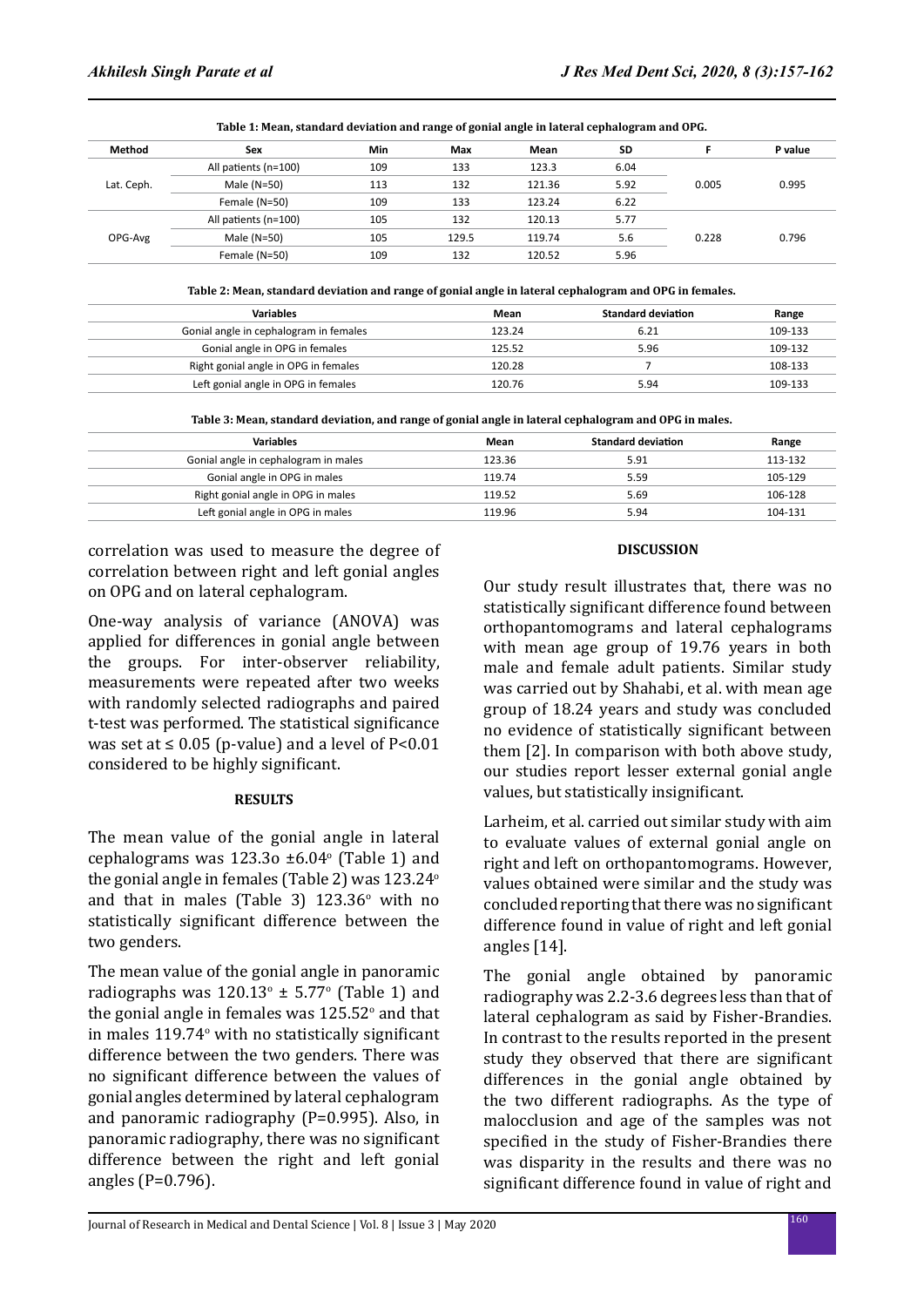left gonial angles [20] because present study was performed in adults with class I malocclusion

It was concluded that the size of gonial angle can be determined from the orthopantomogram with the same degree of accuracy as from the commonly used lateral cephalogram, the gonial angle being formed by the tangent of the lower border of the mandible and distal border of the ascending ramus and the condyle on each side by Mattila, et al. They avoided the disturbing influences of the superimposed images found on lateral cephalogram by showed that the right and left gonial angles can be easily determined individually from the orthopantomogram. So, it can be proved that the orthopantomogram is the more obvious choice for determination of the gonial angle. There is no significant difference in the values of gonial angle in both the panoramic and lateral cephalograms as shown in the present study.

No statistical difference between the right and left gonial angles in the panoramic radiograph was mentioned in this study. Mattila, et al. reported that, there was not any statistically significant gender differences in the gonial angle determined from the two different types of radiographs [5].

The size of the gonial angle which angle was not statistically significant in any of the three tooth retention categories was not much affected by gender as said by Ohm, et al. [21]. There were no statistically significant differences between the two genders with age ranges of 14-29 years in present study. Clinicians should be vigilant when predicting skeletal cephalometric parameters from panoramic radiographs, because of their lower predictability percentages though panoramic radiographs provide information on the vertical dimensions of craniofacial structures which was concluded by Akcam, et al. [22]. There were no significant differences between the mean values of the external gonial angle in the panoramic radiograph and lateral cephalogram and the mean values of the right and left gonial angles in panoramic radiographs as shown in the result of present study. There will be no considerable effect of gender on the gonial angle in both radiographs so both the radiographs can be used to determine the gonial angle as accurately. The right and left gonial angles can be measured easily without superimposition of anatomic landmarks in panoramic radiography, which occurs frequently in a lateral cephalogram.

## **CONCLUSION**

It can be concluded that between the two gender there was no statistically significant difference found in gonial angles obtained from lateral cephalogram and orthopantomogram. In the accuracy of measurement of gonial angle between lateral cephalogram and orthopantomogram there is no statistical significance. The gonial angle can be determined as accurately as a lateral cephalogram by panoramic radiography. Without superimposed images of anatomical structures, the panoramic radiography can be used to determine the gonial angle accurately. Therefore, the Orthopantomogram can be a better choice than a lateral cephalogram.

#### **REFERENCES**

- 1. Bhullar MK, Uppal AS, Kochhar GK, et al. Comparison of gonial angle determination from cephalograms and orthopantomogram. Indian J Dent 2014; 5:123-126.
- 2. Shahabi M, Ramazanzadeh BA, Mokhber N. Comparison between the external gonial angle in panoramic radiographs and lateral cephalograms of adult patients with Class I malocclusion. J Oral Sci 2009; 51:425-429.
- 3. Zangouei-Booshehri M, Aghili HA, Abasi M, et al. Agreement between panoramic and lateral cephalometric radiographs for measuring the gonial angle. Iran J Radiol 2012; 9:178-182.
- 4. Zach GA, Langland OE, Sippy FH. The use of the orthopantomograph in longitudinal studies. Angle Orthod 1969; 39:42-50.
- 5. Mattila K, Altonen M, Haavikko K. Determination of the gonial angle from the orthopantomogram. Angle Orthod 1977; 47:107-110.
- 6. Slagsvold O, Pedersen K. Gonial angle distortion in lateral head films: a methodologic study. Am J Orthod1977; 71:554-564.
- 7. Haskell B, Day M, Tetz J. Computer-aided modeling in the assessment of the biomechanical determinants of diverse skeletal patterns. Am J Orthod1986; 89:363-382.
- 8. Kasai K, Richards LC, Kanazawa E, et al. Relationship between attachment of the superficial masseter muscle and craniofacial morphology in dentate and edentulous humans. J Dent Res 1994; 73:1142-1149.
- 9. Akcam MO, Altiok T, Ozdiler E. Panoramic radiographs: A tool for investigating skeletal pattern. Am J Orthod Dentofacial Orthop 2003; 123:175-181.
- 10.Almog DM, Tsimidis K, Moss ME, et al. Evaluation of a training program for detection of carotid artery calcifications on panoramic radiographs. Oral Surg Oral Med Oral Pathol Oral Radiol Endod 2000; 90:111-117.